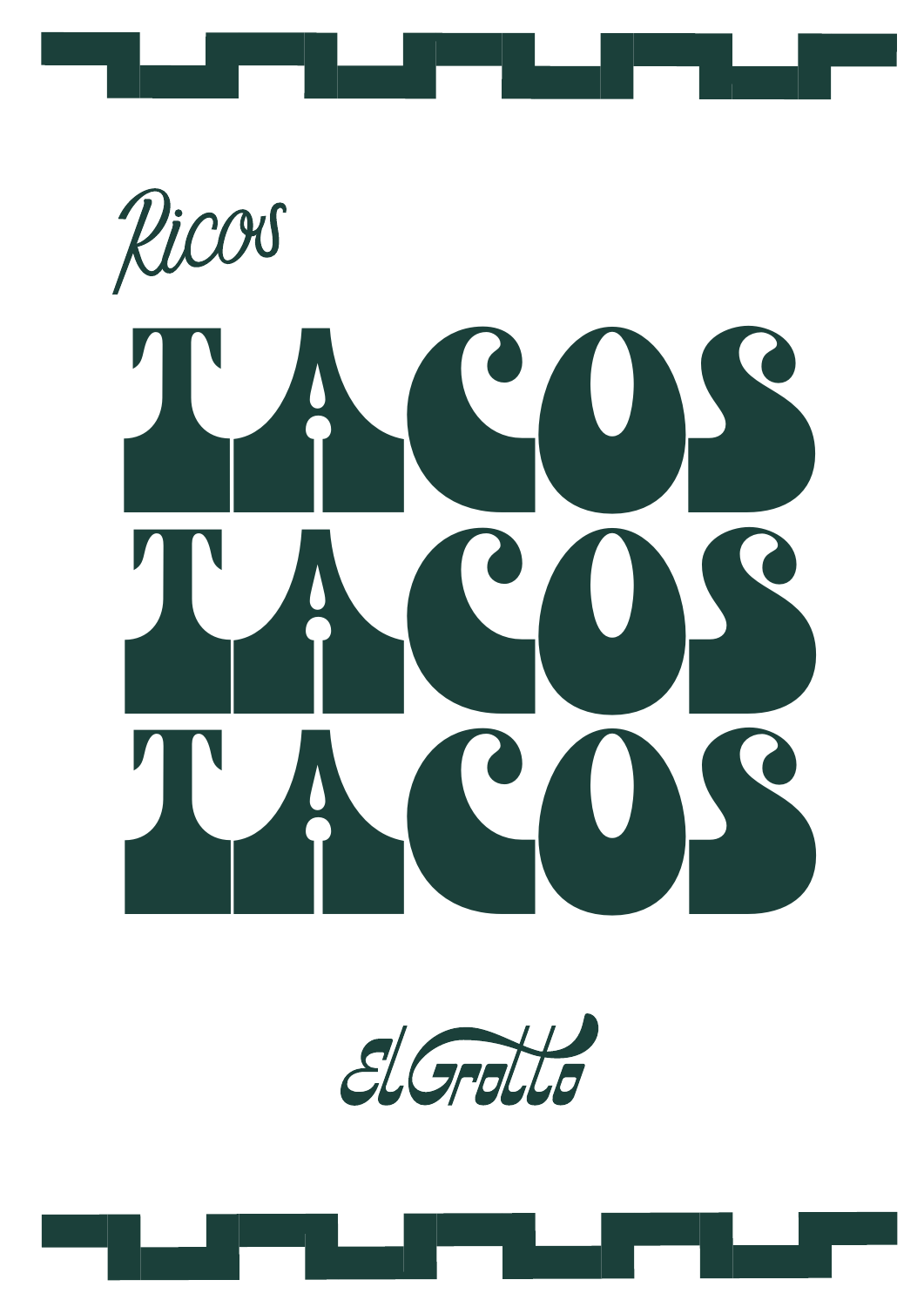# FOOD

GUACAMOLE + CORN CHIPS \$10 GF. V smashed avo, pico de gallo, lime

QUESO + CORN CHIPS \$8 GF, V hot melted cheese dip with mexican spices ADD CHORIZO \$2

**MEXICAN CORN RIBS \$12 V** fried corn rib quarters, arbol crema, ricotta salata **SHARE**

NACHOS\$17 GF, V, VO guac, cheese, pico de gallo, spring onion crema, black beans, pickled jalapenos, corn chips ADD CHORIZO \$4



### LARGE SALSA + CORN CHIPS \$6 GF, V

ROJA blended tomato, red chilli, onion, garlic, coriander  $-$  or  $-$ PICO DE GALLO chopped tomato, onion, coriander, lime  $-$  or  $-$ VERDE tomatillo, jalapeños, onion, garlic, avocado, coriander

### SEAFOOD CEVICHE \$14 GF, DF

cured octopus, tiger prawn & amberjack, pico de gallo, avocado, corn chips

#### FISH BURRITO \$19 N

battered fish, fennel slaw, cheese, pickled jalapeno, coriander pesto rice, chipotle mayo, flour tortilla

> CAULIFLOWER BURRITO\$16 V, N, VO battered cauliflower, cheese, guacamole, pico de gallo, coriander pesto rice, kale, salsa macha, flour tortilla

STEAK BURRITO \$18 N grilled steak, pico de gallo, cheese,

black beans ,coriander pesto rice, kale, habanero mayo, flour tortilla

## **SOLO**

**FRIES? HOT SAUCE? EXTRAS?**

ASK THE STAFF! TORTILLAS, PICKLED JALAPENOS - \$1 CHIPOTLE MAYO, SIDE SALSAS - \$3 ADD HABANEROS \$1 FRIES \$2 CHEESY FRIES \$4

**CHILDRENS MENU AVAILABLE**

#### LA BURGER ROYALE\$16

chuck and brisket beef, cheese, pickled jalapeno, chipotle mayo, lettuce, tomato, brioche bun

### TORTA DE ASADA \$19

AKA STEAK SANDWICH grilled steak, pico de gallo, fresh avo, cheese chicharron,pickled veg, refried beans, chipotle mayo, brioche bun

MUSHROOM TACOS\$10 GF, V, N, VO field mushroom, cashew cream, fried enoki, dill, ricotta salata

CARNITAS TACOS\$10 GF, DF confit pork, chicharron, pickled onion & habanero, coriander

CAULIFLOWER TACOS\$10 <sup>V</sup> fried cauliflower nuggets, salsa macha, roasted pepitas, ricotta salata, coriander



BEEF BIRRIA TOSTADA \$6 beef birria, refried beans, cheese chicharron, pickled onion & habanero, coriander



OUR AUTHENTIC TACOS ARE SERVED ON SOFT CORN NIXTAMAL TORTILLAS OUR TOSTADAS ARE HARD!



BAJA FISH TACOS \$12 DF battered fish, salted cabbage, chipotle mayo

TINGA DE POLLO TACOS\$10 GF braised chipotle chicken, lettuce, arbol crema, pico de gallo

PORK BELLY SHARE TACOS (6)\$35 GF pork belly, refried beans, salsa verde, pickled onion & habanero, coriander



CHICKEN QUESADILLA \$8 tinga de pollo, cheese, chilli, pickled onion, verde, coriander